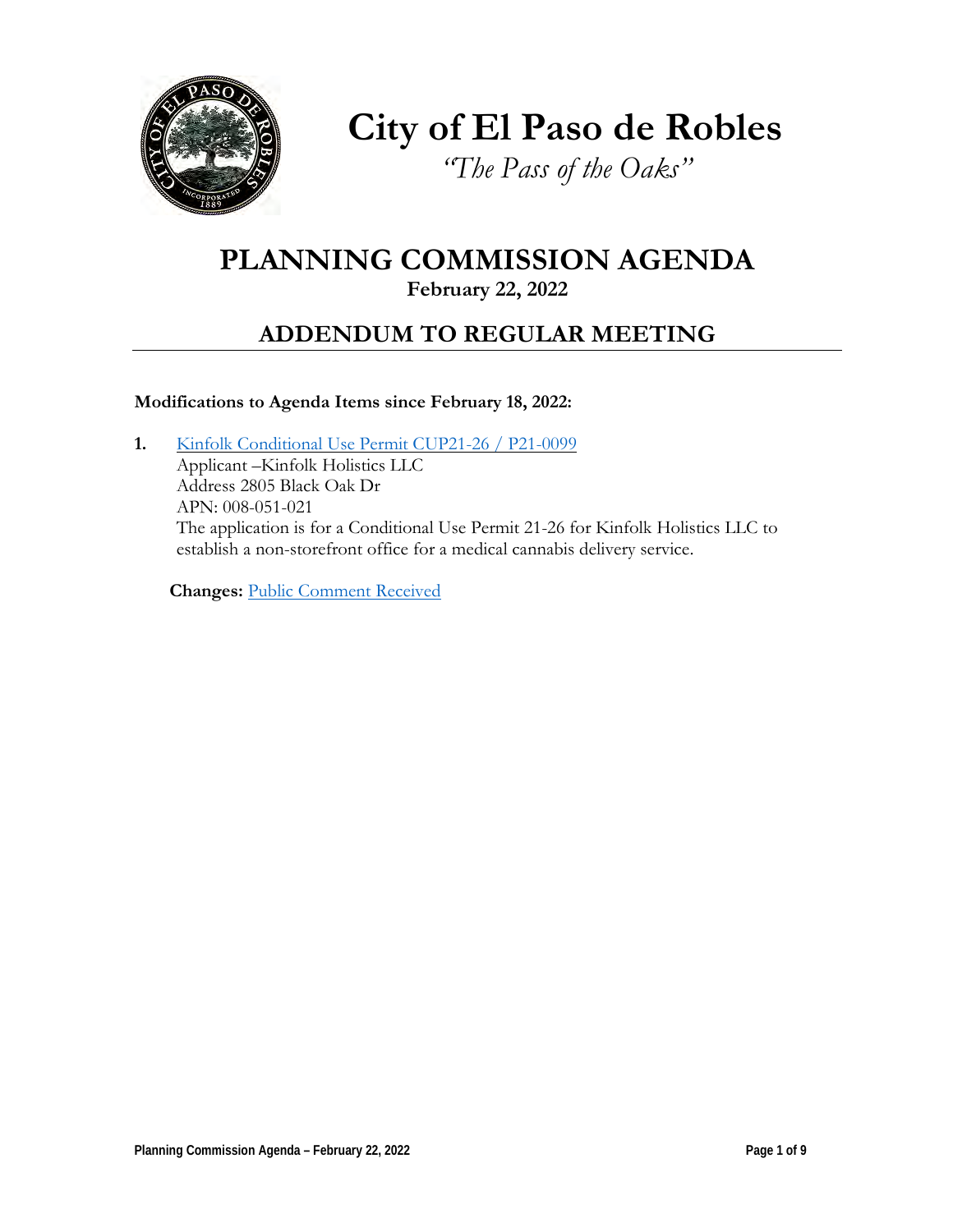

# **City of El Paso de Robles**

*"The Pass of the Oaks"*

# **PLANNING COMMISSION AGENDA**

# **Teleconference Only**

**February 22, 2022 6:30 P.M.** 

This meeting will be held as a teleconference only pursuant to AB 361, which allows for a deviation from the teleconference rules required by the Ralph M. Brown Act.

Planning Commission meetings will be live streamed during the meeting and available to play later on YouTube by accessing the following link: [www.prcity.com/youtube.](http://www.prcity.com/youtube)

To participate remotely, residents can livestream the meeting at [www.prcity.com/youtube,](http://www.prcity.com/youtube) and call (805) 865-7276 to provide public comment via phone. The phone line will open just prior to the start of the meeting and remain open throughout the meeting to ensure the opportunity for the public to comment on each item heard by the Commission. Written public comments can be submitted via email to [planning@prcity.com](mailto:planning@prcity.com) prior to 12:00 noon on the day of the meeting to be posted as an addendum to the agenda. If submitting written comments in advance of the meeting, please note the agenda item by number or name.

### **PLANNING COMMISSION**

Mark Koegler Chairperson

Ty Christensen Field Gibson Commissioner Commissioner

Robert Covarrubias Roberta Jorgensen Commissioner Commissioner

Sheree Davis Joel Neel Commissioner Chairperson Pro-Tem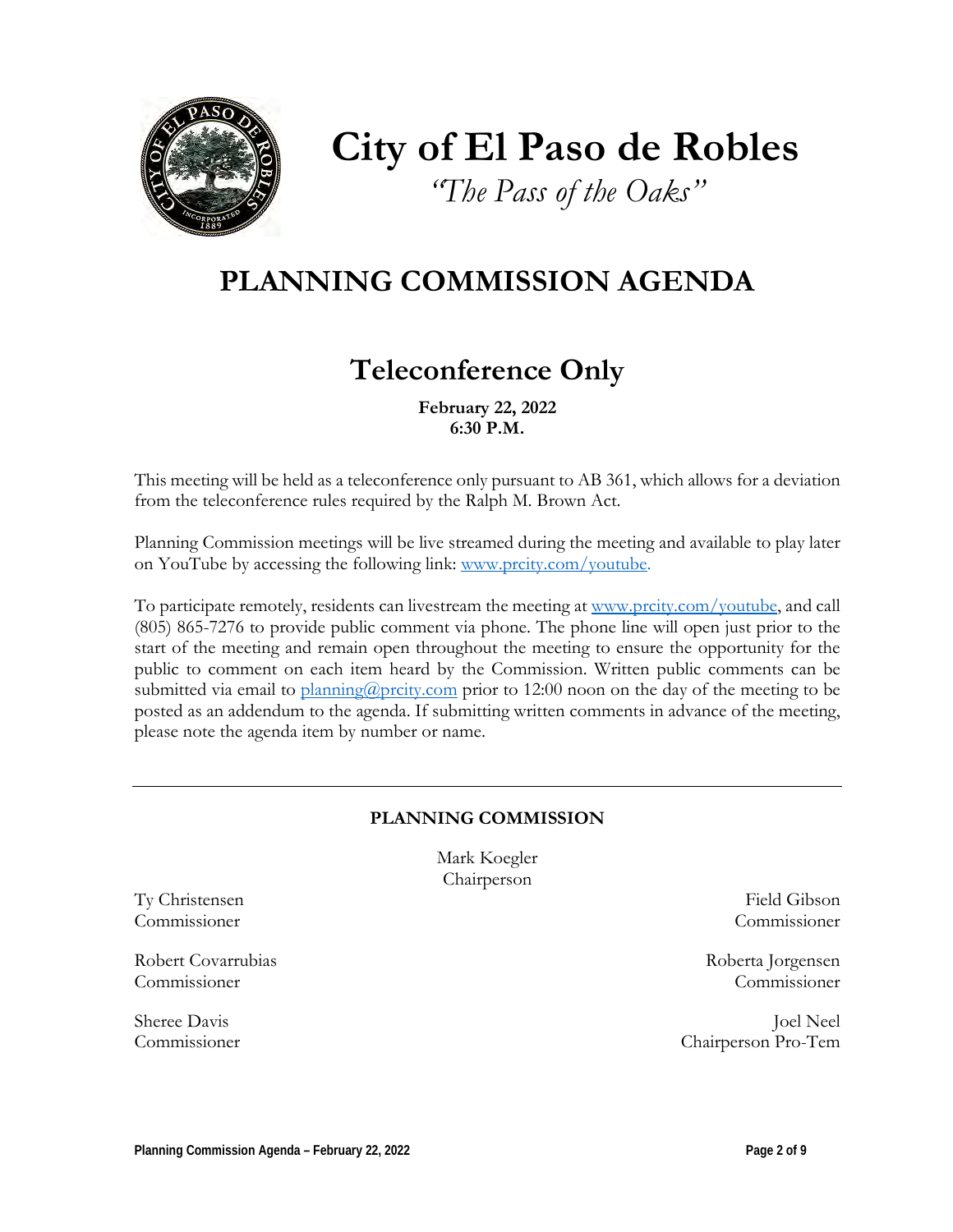### **CITY STAFF**

Warren Frace Darren Nash Community Development Director City Planner

Assistant Planner Assistant Planner

Darcy Delgado David Athey, P.E. Associate Planner City Engineer

Katie Banister Lori Wilson

### **LEGAL COUNSEL**

Elizabeth Hull Isaac Rosen Interim City Attorney Interim Deputy City Attorney

- **Call to Order** B.
- **Pledge of Allegiance** C.
- **Roll Call**  D.
- **Staff Introductions** E.
- **General Public Comments Regarding Matters not on the Agenda** F.
- **Agenda Items Proposed to be Tabled or Re-Scheduled**  G.

All items on the Planning Commission Agenda are scheduled for action unless explicitly otherwise stated. Planning Commission Action on General Plan Amendments, Rezones, Street and Public Easement Abandonments, Street Name Changes, Code Amendments, and any legislative related action is a recommendation to the City Council; the City Council will hold a separate public hearing prior to taking final action. All Other Planning Commission action is final unless an appeal application, including the required fee, is filed with the Community Development Department within 15 calendar days of the date of the action. Any member of the public or the City Council may file an appeal. Please see last page of agenda for how to file an appeal.

#### **PUBLIC HEARINGS**  H.

**1.** [Kinfolk Conditional Use](https://www.prcity.com/DocumentCenter/View/33217/February-22-2022-Planning-Commission-Item-1-PDF) Permit CUP21-26 / P21-0099 Applicant –Kinfolk Holistics LLC Address 2805 Black Oak Dr APN: 008-051-021 The application is for a Conditional Use Permit 21-26 for Kinfolk Holistics LLC to establish a non-storefront office for a medical cannabis delivery service.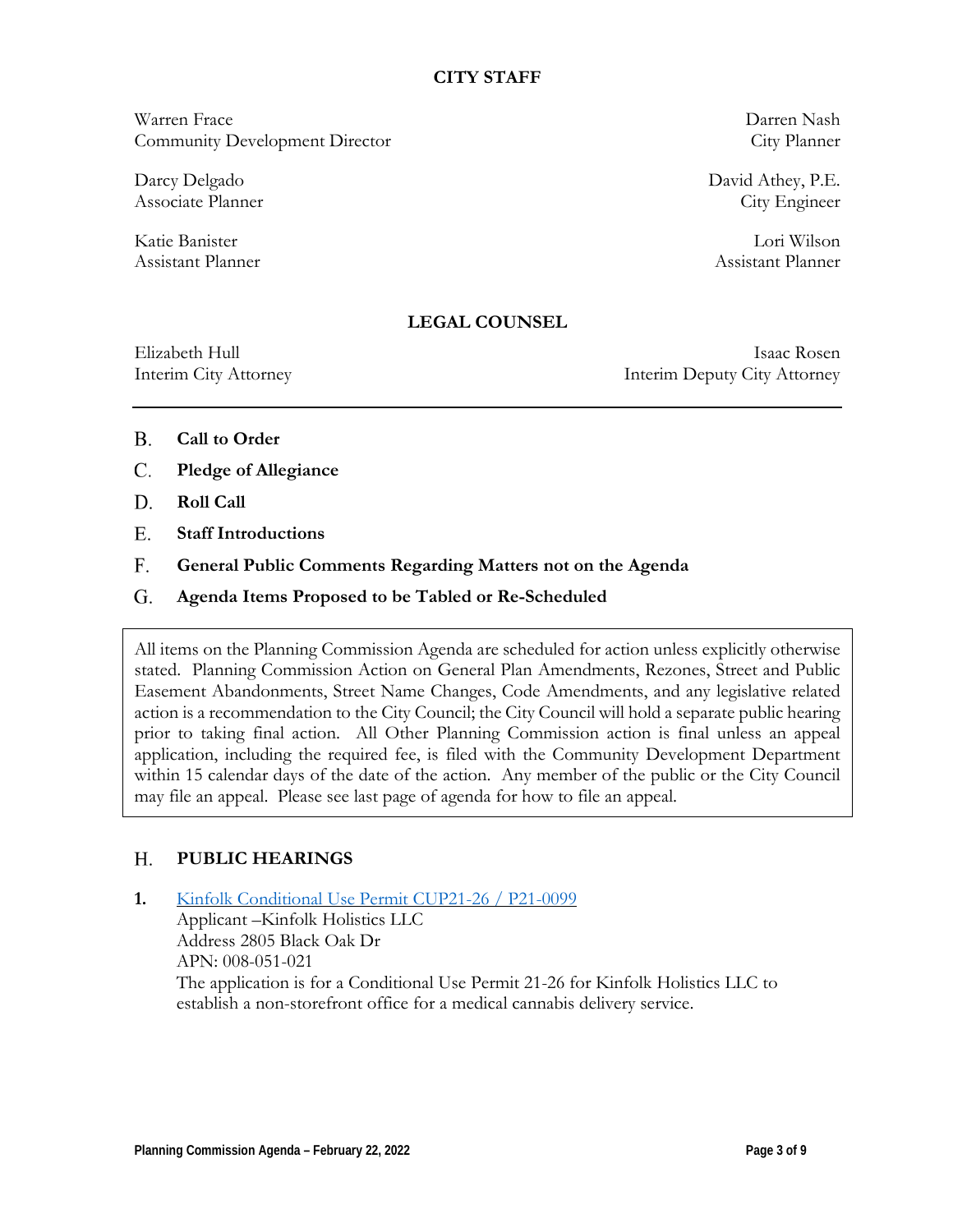### **Options:**

- 1. Adopt Draft Resolution 22-XXX, approving the project, as conditioned.
- 2. Approve the project with modifications to Draft Resolution 22-XXX.
- 3. Refer the project back to staff for additional analysis.
- 4. Deny the project by adopting findings of denial.
- **2.** Wireless Communication Facility at Oxford [Suites Hotel CUP21-25/AMD21-05/PD13-](https://www.prcity.com/DocumentCenter/View/33218/February-22-2022-Planning-Commission-Item-2-PDF) [003/P21-0088](https://www.prcity.com/DocumentCenter/View/33218/February-22-2022-Planning-Commission-Item-2-PDF)

Applicant –Eukon Group for DISH Wireless, LLC Address 800 4<sup>th</sup> Street APN: 009-291-022 The application is for an amendment to the development plan for the Oxford Suites Hotel, and a conditional use permit for a new rooftop wireless communication facility.

### **Options:**

- 1. A Adopt Draft Resolution XXX; approving Conditional Use Permit 21-25 and Amendment 21-05 to Development Plan 13-003, based on findings and subject to sitespecific conditions of approval.
	- 2. Approve the project with modifications to Draft Resolution 22-XXX.
	- 3. Refer the project back to staff for additional analysis.
	- 4. Deny the project by adopting findings of denial.

#### **DISCUSSION ITEMS**  I.

#### **CONSENT CALENDAR** J.

3. Development Review [Committee Minutes \(for approval\):](https://www.prcity.com/DocumentCenter/View/33220/February-22-2022-Planning-Commission-Item-3-PDF)

January 24, 2022 January31, 2022

4. [Planning Commission Minutes \(for approval\):](https://www.prcity.com/DocumentCenter/View/33221/February-22-2022-Planning-Commission-Item-4-PDF)

January 25, 2022

#### **OTHER REPORTS** K.

- 5. [Housing Constraints Advisory Committee](https://www.prcity.com/DocumentCenter/View/33222/February-22-2022-Planning-Commission-Item-5-PDF) (HCOC) / Zoning Code Update Report
- 6. [Paso Robles Street Report](https://www.prcity.com/DocumentCenter/View/33223/February-22-2022-Planning-Commission-Item-6-PDF)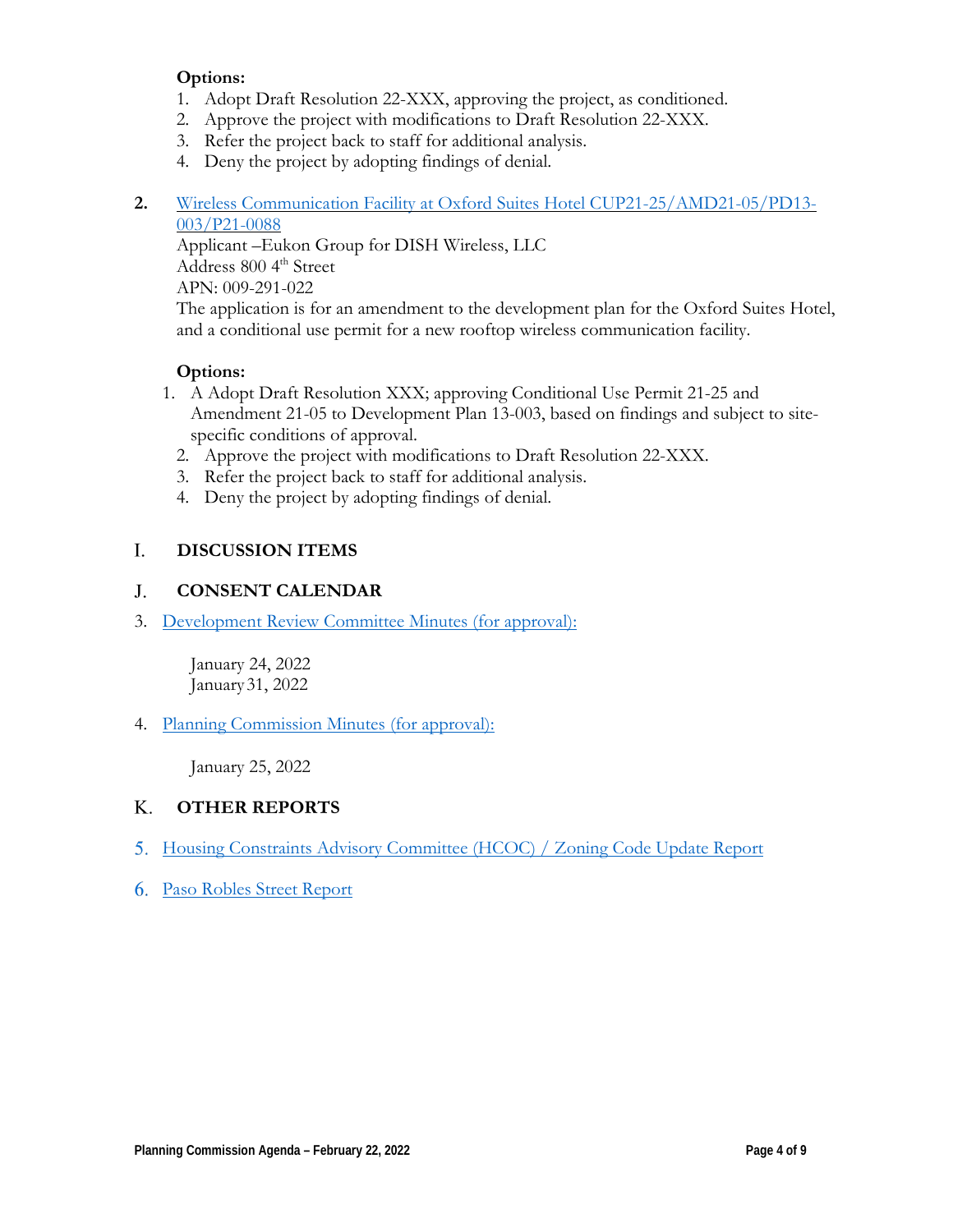### 7. Development Review Committee [Rotation Schedule \(for](https://www.prcity.com/DocumentCenter/View/33224/February-22-2022-Planning-Commission-Item-7-PDF) review):

| Month         | Commissioners |             |             |
|---------------|---------------|-------------|-------------|
| January       | Gibson        | Koegler     | Covarrubias |
| February      | Gibson        | Neel        | Covarrubias |
| March         | Koegler       | Neel        | Christensen |
| April         | Koegler       | Neel        | Christensen |
| May           | Gibson        | Jorgensen   | Christensen |
| June          | Koegler       | Jorgensen   | Davis       |
| July          | Covarrubias   | Neel        | Davis       |
| August        | Covarrubias   | Neel        | Gibson      |
| September     | Jorgensen     | Christensen | Gibson      |
| October       | Covarrubias   | Christensen | Davis       |
| November      | Jorgensen     | Koegler     | Davis       |
| December      | Jorgensen     | Koegler     | Davis       |
| January 2023  | Gibson        | Koegler     | Covarrubias |
| February 2023 | Gibson        | Neel        | Covarrubias |

#### **PLANNING COMMISSIONERS' COMMENTS** L.

#### **STAFF COMMENTS** M.

#### **ADJOURNMENT** N.

Any writing or document pertaining to an open session item on this agenda which is distributed to a majority of the Planning Commission after the posting of this agenda will be available for public inspection at the time the subject writing or document is distributed. The writing or document will be available for public review in the Community Development Department, 1000 Spring Street, Paso Robles, CA, during normal business hours, and may be posted on the City's web site at <http://www.prcity.com/agendacenter/Planning-Commission-5>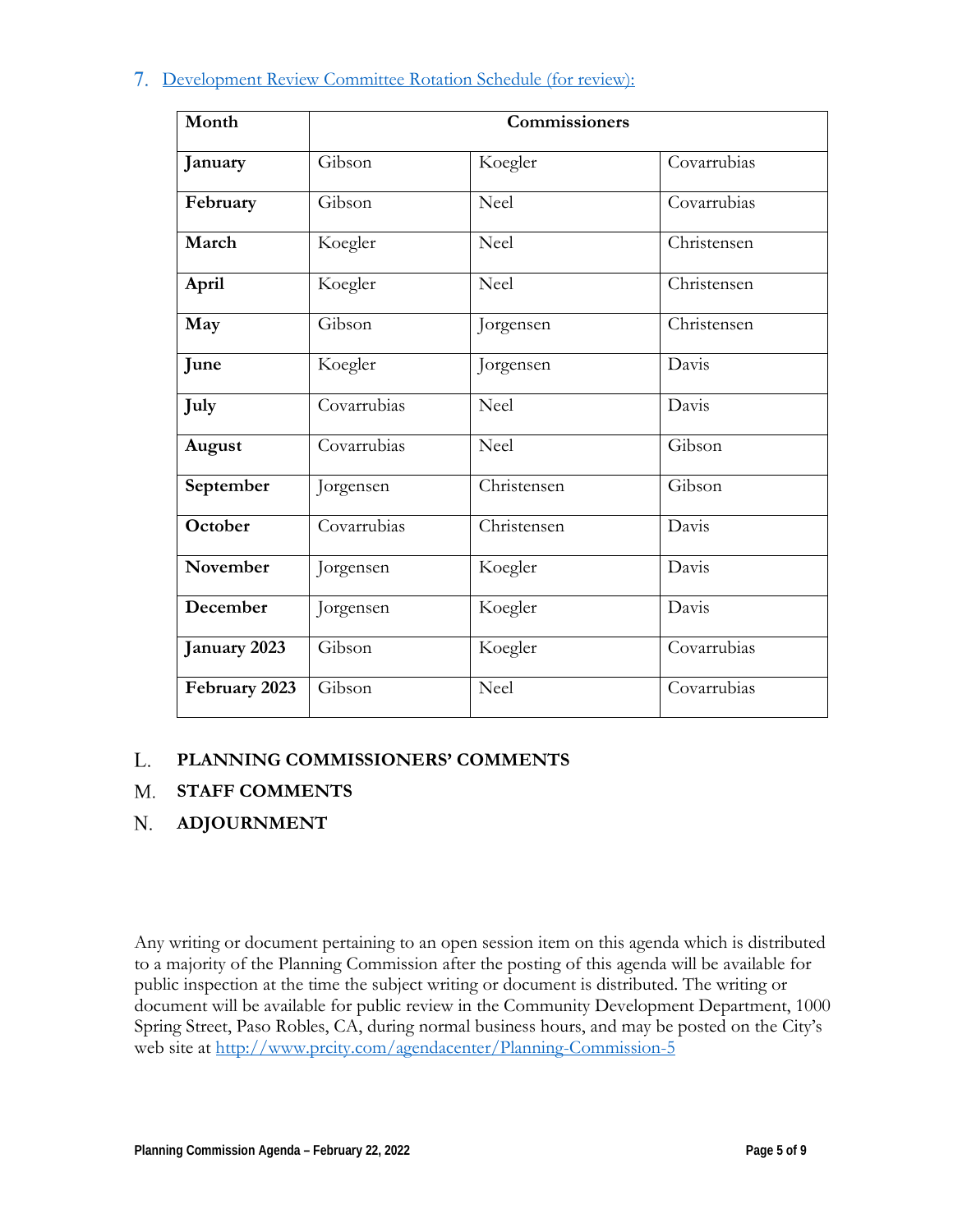All persons desiring to speak on an agenda item are asked to fill out *Speaker Information* **Cards** and place them at the Staff Table prior to public discussion of that item. Each individual speaker will be limited to a presentation total of three (3) minutes per item.

**AMERICANS WITH DISABILITIES ACT** Any individual, who because of a disability needs special assistance to attend or participate in this meeting, may request assistance by contacting the City Clerk's Office (805) 237-3960. Whenever possible, requests should be made four (4) working days in advance of the meeting.

### **PLANNING COMMISSION GUIDELINES FOR PUBLIC HEARINGS**

- 1. Staff presents overview of staff report.
- 2. Commissioners ask any questions they may have for staff on the report.
- 3. Commissioner's report any "ex parte" conversations they have had prior to the hearing with the applicants or members of the public regarding the proposed project.
- 4. Public Hearing/Comment Period Opened.
- 5. Project applicant, including applicant team members, presents their project.
- 6. Commissioners ask any questions they may have for applicant on the project.
- 7. Members of the public may speak on the proposed project.
- 8. Commissioners ask any questions they may have of speakers regarding their comments on the project.
- 9. Applicant may clarify proposal or rebut statements made by the public.
- 10. Members of the public may add any new comments, but not repeat earlier comments on the proposed project in response to applicant's clarification/rebuttal.
- 11. Public Hearing/Comment Period is closed.
- 12. The Chair will address questions posed by the public and look to staff to provide responses, which will be directed to the Chair. If commissioners have additional questions of the applicant at this point, such questions should be directed through the Chair.
- 13. Commissioners ask questions they may have for staff.
- 14. Commissioners discuss proposed project.
- 15. If commissioners believe additional information is needed, they may reopen the public hearing/comment and/or continue it to a future date.
- 16. Commissioners vote on proposed project.
- 17. If the Commission has the authority to approve a project, applicants and members of the public have 15 calendar days to file an appeal to the City Council. If the Commission only has authority to make a recommendation to the City Council on a project, the matter will be scheduled for a public hearing before the City Council at a future date.
- NOTE: The Chair reserves the right to reopen the public hearing if he/she believes the applicant and/or public may have additional information pertinent to the discussion.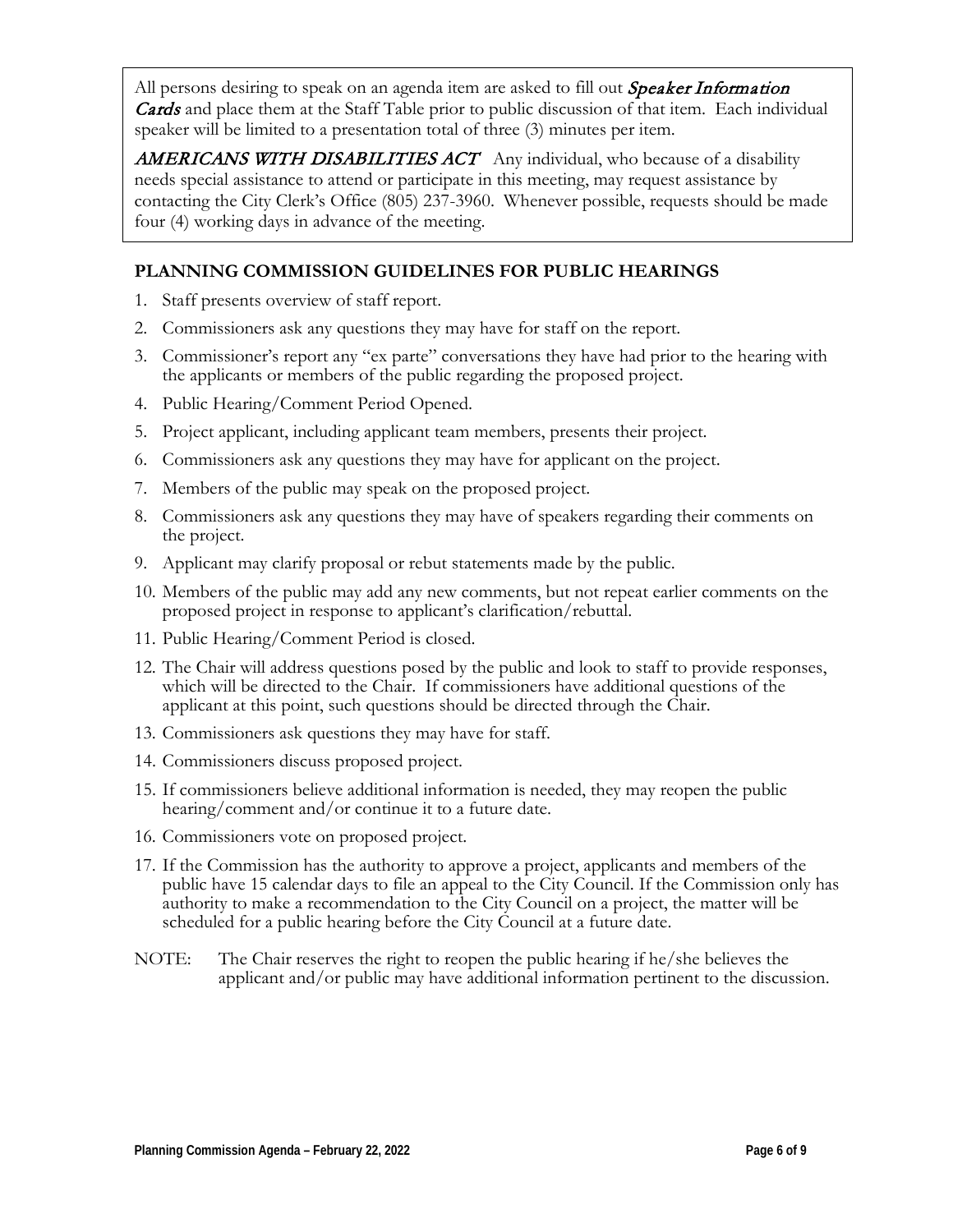### **GROUND RULES FOR PUBLIC HEARINGS AND COMMENTS**

- 1. Planning Commissioners desire to hear from all persons that wish to speak, regardless of their point of view on a proposed project.
- 2. All parties: commissioners, staff, applicants, and the public, are to be courteous and civil to each other during the meeting. Personal attacks and rude remarks will not be tolerated.
- 3. Conversations in the audience during public hearings, comment periods, and discussion are disruptive and are not welcome.
- 4. Cell phones and electronic devices are to be put in silent mode or turned off.
- 5. All testimony from applicants and the public is to be given, one person at a time, from the lectern. Meetings are recorded, and the microphone on the lectern is necessary for recordation of comments. No comments, other than from the lectern, will be made or accepted.
- 6. Applicants and members of the public are to address their questions and comments to the Chair of the Planning Commission and not to staff or other members of the audience.
- 7. Members of the public wishing to speak need to state their name and address before making comments. They are encouraged to fill out a speaker card so that their names may be accurately recorded in the minutes of the meeting.
- 8. Where it appears that several people may want to comment on a project, the Chair of the Planning Commission may set a time limit, such as 3 minutes, for each public comment.
- 9. Where it appears that several people may want to comment on a project, members of the public may be asked not to repeat comments provided by others. They may, however, state that they agree with certain prior comments.
- 10. Members of the public are not to ask other members of the public for a show of support for their position. They may, however, ask the Planning Commission Chair if they would accept a show of hands for support.
- 11. In general, applause from the audience for a position is not acceptable. At the close of the agenda item, following a vote of the commission on the project, members of the public may render a polite applause.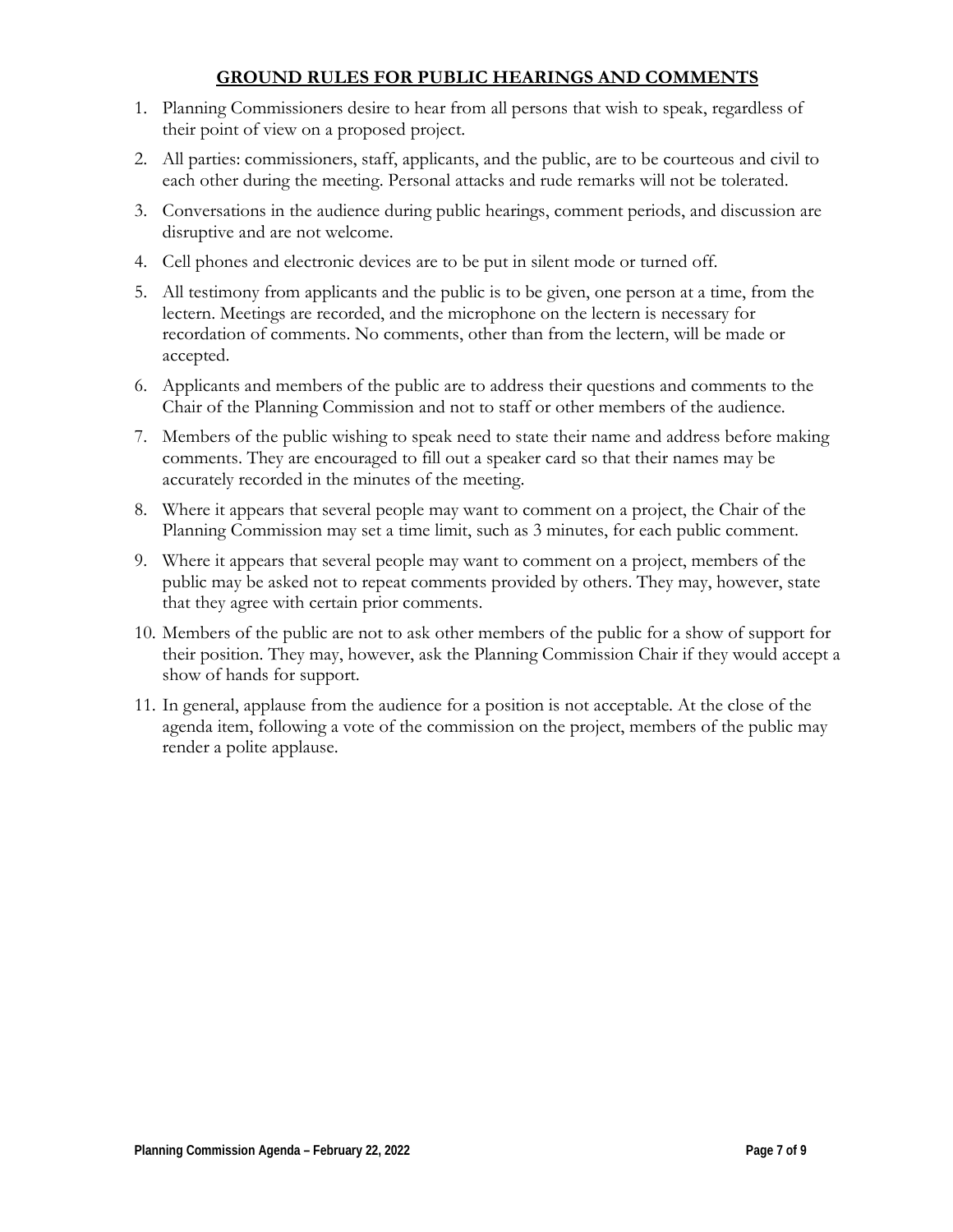### **PLANNING RELATED APPEAL PROCESS**

Decisions or determinations by the City's staff, Development Review Committee (DRC) or Planning Commission can be appealed by any interested person (applicant, neighbor, public official, or other interested party). The appeal process is described by Chapter 21.23.A of the City's Municipal Code, and is summarized as follows:

- a. An appeal of a staff determination or interpretation will be heard by the Planning Commission. There is no charge to the appealing party.
- b. The DRC is a subcommittee of the Planning Commission. Their role is to review design details as outlined in Chapter 21.23 B of the Municipal Code. Any decision, determination or recommendation of the DRC may be appealed to the full Planning Commission. There is no charge to the appealing party. In the absence of an appeal to the City Council, the Planning Commission is the final authority on Lot Line Adjustments, Parcel and Subdivision Maps, Conditional Use Permits, Planned Developments, design details and Zoning Code interpretations. Decisions and determinations by the Planning Commission are appeal able to the City Council. Appeals to the City Council require a \$200 fee deposit to be applied toward actual City costs to prepare the appeal (staff time to prepare a report that adequately responds to the appeal, report printing, and required public notices), as adopted by City Council Resolution No. 06-128. Appellants are hereby notified that the actual cost of an appeal may exceed the \$200 deposit and that they will be billed for any additional amounts necessary to cover actual City costs.

### When must an appeal be filed?

An appeal must be filed within fifteen (15) calendar days of the decision. Upon receipt of an appeal, the matter will be scheduled for consideration before the appeal body as soon as feasible. Appeal applications can be obtained from the City's website at [www.prcity.com,](http://www.prcity.com/) anyone in the Community Development Department or by calling (805) 237-3970.

### What is the effect of filing an appeal?

If an appeal is filed, the body considering the appeal will consider the request as if it were a new application. Opportunities will be provided for all interested parties to speak and/or provide evidence to support approval or denial of the appeal.

There is no penalty for filing an appeal. The City cannot and will not penalize anyone for filing an appeal. Each application for a land use or other entitlement is handled on a "first-come-firstserved" basis. (The City keeps a "log" of applications filed, and any of the public is welcome to confirm the order of processing for each application.)

### How Can I Get More Information on Appeals?

Please check the City's website at [www.prcity.com,](http://www.prcity.com/) call the Community Development Department at (805) 237-3970, or stop by City Hall at 1000 Spring Street, Paso Robles, CA 93446.